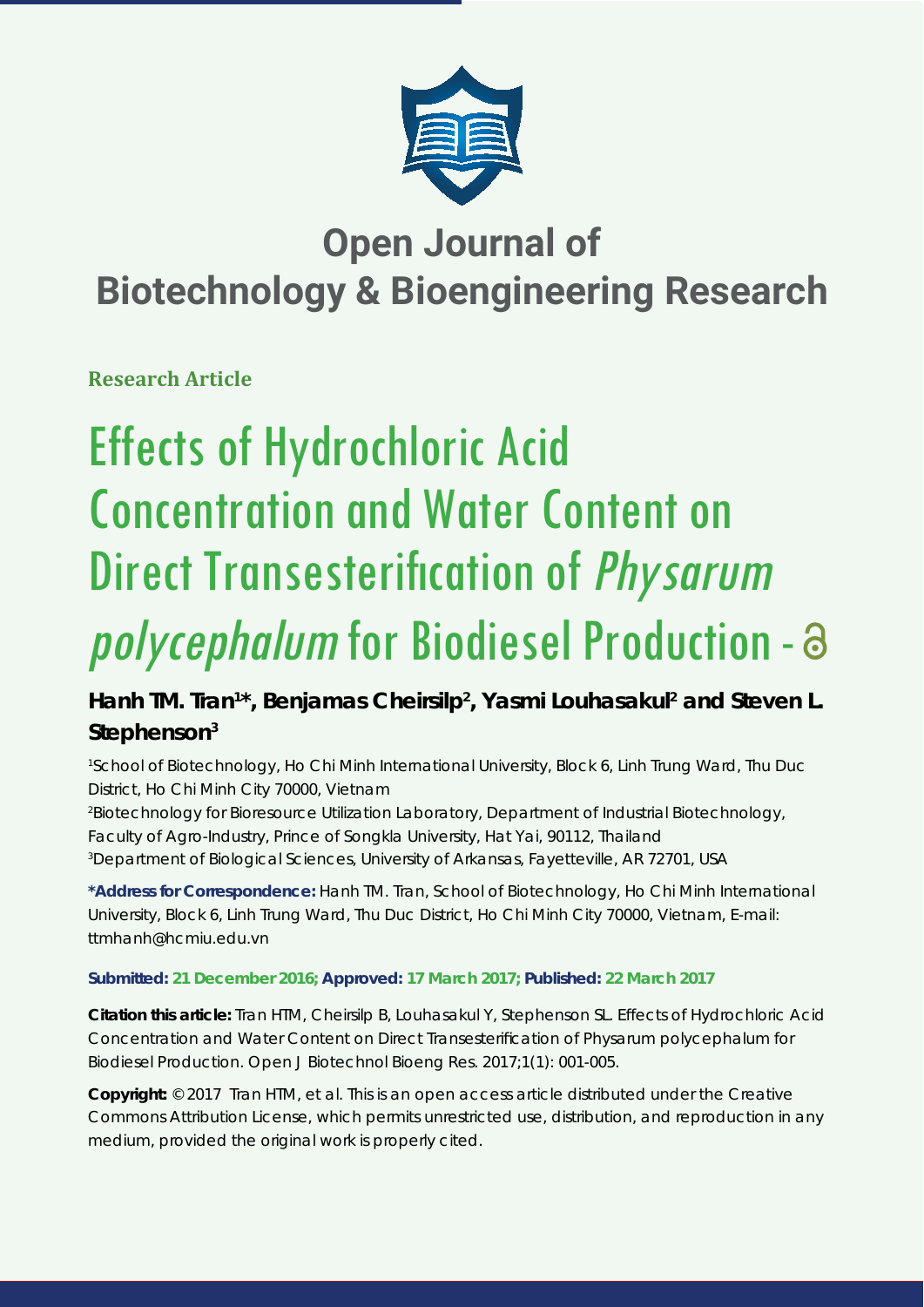#### **ABSTRACT**

The macroscopic trophic stage (plasmodium) of *P. polycephalum* lacks cell walls and produces a considerably high amount of biomass, which contains about 10% lipids and 95% of these lipids are triglycerides. The objectives of this research were first to evaluate the direct transesterification of P. polycephalum plasmodium into biodiesel and then to study the effects of HCl concentration and moisture content on this process. Two-step transesterification of dried plasmodium resulted in a Fatty Acid Methyl Esters (FAME) content of 105 mg. Direct transesterification of dried plasmodium yielded maximum FAME content (46 mg) at a low volume of 37% HCl (0.3 mL/0.1 g dried plasmodium) with a water content of 56.5%. To determine whether this effect came from the difference in HCl concentration or water content, additional experiments were carried out. Different HCl volumes were used whereas final water content was adjusted to be the same as 80%. FAME content increased when increasing the HCl volume from 0.3 to 0.7 mL/0.1 g dried plasmodium, but with a water content of 80% the maximum FAME content obtained was only 31.0 mg. Direct transesterification of wet biomass (with a moisture content of 80%) was then tested. The maximum FAME content obtained was 39.2 mg at 0.7 mL HCl/0.1 g dried plasmodium and a final water content of 87.4%. This indicated that water content and HCL volume interactively affected the FAME yield. Remarkably, direct transesterification of fresh plasmodium with a moisture content of about 80% yielded the highest FAME content (50 mg).

**Keywords:** Direct conversion; Fresh biomass; Plasmodium; Slime molds

#### **INTRODUCTION**

Traditionally, biodiesel production from microbial biomass includes two steps, which are lipid extraction and then the conversion of the extracted lipids into biodiesel through a process called transesterification. Lipid extraction from algae and other oleaginous microorganisms (yeast and bacteria) involves cell disruption, which can be done in various ways, including biological, chemical and mechanic methods [1]. However, this process is often challenging to carry out because of the rigid cell walls of these microorganisms. As a result, the lipid extraction yield is negatively influenced [2].

Direct transesterification of biomass into biodiesel (a one-step process), the conversion of biomass into biodiesel without the lipid extraction step was first applied to flaked full fat soybeans, distillers dried grains with soluble (a co-product of the production of ethanol from corn) and meat and bone meal (a product of animal rendering) [3] and algal dried biomass [4]. Recently, direct transesterification has been taken to an advanced level in which dried biomass is replaced with wet biomass for energy reduction purposes [5-9].

In term of catalyst selection for biodiesel production, bases (NaOH) and acids  $(H_2SO_4)$  are generally used. A base catalyst is used when the lipids contain little or no amount of free fatty acids to avoid saponification from taking place. However, when it comes to direct transesterification of wet biomass, acids are preferred over bases. Among the most commonly used acids are sulfuric acid and hydrochloric acid, with the latter having been found to be more productive because of having a higher affinity with water and thus disrupting microbial cell wall more effectively [8]. It should also be noted here that in order to obtain an accurate determination of the moisture content of the samples used, wet biomass has been prepared by adding a calculated amount of distilled water to completely dried biomass in order to reach particular moisture content. Actual fresh microbial biomass has not yet been investigated.

The myxomycetes are a group of primitive phagotrophic eukaryotes commonly known as slime molds. The life cycle of a myxomycete is characterized by a distinctive multinucleate trophic (feeding) stage called a plasmodium [10]. Among the myxomycetes, the plasmodium of *Physarum polycephalum* Schwein a member of the order Physarales is particularly interesting because of its rapid growth rate, high biomass production and ease of culturing. Brewer, et al. [11] successfully grew some strains of this species at a pilot scale for biomass production. In addition, as already noted, the plasmodium has no cell walls. Tran, et al. [12] first investigated the feasibility of using this plasmodium as a source of lipids for biodiesel production. They found that although the dried biomass of this myxomycete accumulated only 10% lipids, but 95% of these lipids are triglycerides and the amount of free fatty acids was too small to be detected. In another experiment, the authors also found that this myxomycete could produce a relatively high amount of biomass when grown on defatted rice bran [13]. Algae and other microbes investigated for biodiesel productions have cell walls, but there has not been any similar research carried out on microorganisms that lack cell walls. The purposes of this current research were first to evaluate the direct transesterification of *P. polycephalum* plasmodium and then to study the effects of HCl concentration and moisture content on this process. Optimized conditions were applied with actual fresh *P. polycephalum* plasmodium for comparing between direct transesterification of actual fresh biomass with the wet biomass having the same moisture content.

#### **MATERIAL AND METHODS**

#### **Materials**

Standard fatty acids were purchased from Sigma-Aldrich (USA). The strain of *P. polycephalum* used in the present study was obtained as a sclerotium from Carolina Biological Supply Company (Burlington, North Carolina, USA).

#### **Myxomycete plasmodia preparation**

Activation of *P. polycephalum* plasmodium from the sclerotium and inoculum preparation was carried out as described in Tran, et al. [13]. The plasmodium of *P. polycephalum* was cultured on nutrient agar (containing defatted rice bran as the sole carbon source) in the dark and collected after 7 days when the biomass appeared maximal.

The fresh biomass of *P. polycephalum* was lyophilized (Labconco, freeze-zone six) to a constant weight and weighed on an analytical balance (AB104-S, Switzerland) for dried cell weight determination [12].

Water content of the fresh biomass was determined using the following formula [12].

Water content (%) = 
$$
\frac{\text{(weight of fresh biomass - weight of dried biomass)}}{\text{weight of fresh biomass}} \times 100
$$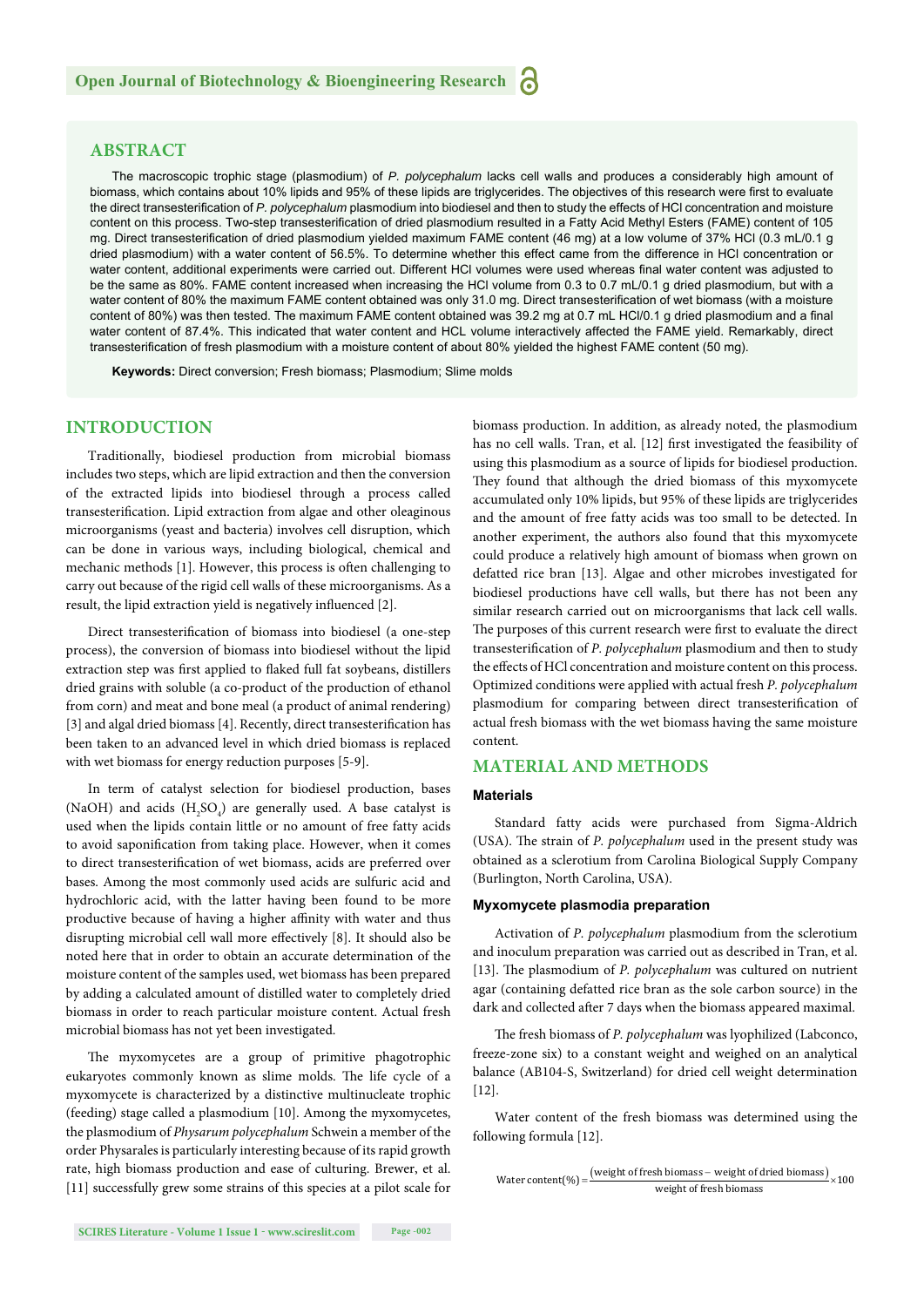#### **Transesterifi cation of** *P. polycephalum* **plasmodial lipids**

**Two-step process:** In order to determine the maximal fatty acid methyl esters (FAMEs), which could be produced from *P. polycephalum* dried plasmodium, a two-step process was carried out.

Total lipid extraction was carried out using the Bligh-Dyer method  $[14]$ . The extracted lipids were collected in a glass tube with tightly screwed cap, and then 3.0 mL of methanol and 0.3 mL of 98%  $\rm H_2SO_4$ were added. The tube was then placed in a heating block of which the temperature was set at 95°C for one hour for transesterification. The tube was then placed at room temperature for 30 minutes before FAMEs were collected [8].

**Direct transesterification of wet biomass:** A certain volume of 37% HCl was added to 0.15 g of dried biomass and the appropriate amount of water was added when applied. The mixture was placed at room temperature for 30 minute for water saturation, after which 3 mL of methanol:chloroform  $(2/1, v/v)$  was added. The tube was then set at 95°C for two hours for transesterification and was cooled down at room temperature for 30 minutes [8]. Afterwards, 1.0 mL of chloroform was then added for FAME separation. The chloroform layer containing FAMEs was collected to a glass vial. This process was repeated three times to make sure a complete collection of FAMEs. The solvent was evaporated. FAMEs were purified by adding 1.0 mL of hexane into the vial and followed by centrifugation of the hexane mixture. The supernatant containing FAMEs was collected into another tube. Hexane was evaporated and FAMEs were recollected by using n-heptane. A volume of 100 μL of n-heptane containing 1.0 mg of methyl heptadecanoate (C17:0) was added in the FAMEs solution to make up the final volume of 500  $\mu$ L. This mixture was used for FAMEs analysis and content calculation [6].

#### **FAME ANALYSIS**

FAMEs were measured by gas chromatography (Hewlett Packard) using select biodiesel for FAME column (30 m x 0.32 mm) and a flame ionization detector with helium with a flow rate of 1.0 mL/min as a carrier gas. The initial temperature of the oven was 210°C, which was held constant for 10 minutes and then was ramped (at 20° C per minute) to 250° C and held at this temperature for another 8 minutes. The FID temperature was set at 300°C.

FAME content or amount of FAMEs obtained from 1.0 g of dried biomass was calculated using the formula given below [8].

FAME content  $(g)$  = Weight of standard agent in sample x Sum of FAME area in GC<br>Area of standard agent in GC

#### **EXPERIMENTAL STATISTICS**

All experiments were carried out in duplicate, and the results are presented as their mean values (±standard deviation).

#### **RESULTS AND DISCUSSION**

#### Two-step transesterification of *P. polycephalum* dried **plasmodium**

Fresh biomass of *P. polycephalum* was collected from 7-day-old cultures and lyophilized using a freeze-drier to a constant weight. The dried biomass was used in this study. Lipid content determination revealed that the dried biomass contained 10% of lipids. The major fatty acid compositions of *P. polycephalum* lipids are listed in table 1.

| Table 1: Major fatty acid compositions of P. polycephalum lipids. |                     |            |  |
|-------------------------------------------------------------------|---------------------|------------|--|
| Common name                                                       | <b>Abbreviation</b> | Weight (%) |  |
| <b>Myristic</b>                                                   | C14:0               | 1.1        |  |
| Palmitic                                                          | C16:0               | 18         |  |
| Palmitoleic                                                       | C16:1               | 17         |  |
| Stearic                                                           | C18:0               | 4.7        |  |
| Oleic                                                             | C18:1               | 20         |  |
| Linoleic                                                          | C18:2               | 33         |  |
| Arachidic                                                         | C20:0               | 2.3        |  |
| Behenic                                                           | C22:0               | 5.0        |  |

One gram of the dried plasmodium contains about 10% of lipids and transesterification of these lipids resulted in  $105 \pm 6.5$  mg of FAMEs. This amount was considered as the maximum FAME content that would be achieved in this type of experiment.

#### **Effect of different 37% HCl volumes on FAME production of** *P. polycephalum* **dried plasmodium**

Effects of HCl volume on direct transesterification of the dried biomass was investigated in this component of the overall study. The results obtained are shown in table 2.

The increment of HCl volume significantly reduced the FAME content. However, as the concentration of HCl is 37%; therefore, it is not clear whether the effects came from the differences in HCl concentration or the water content. But this experiment generated some general information, which would be useful in case one wants to produce FAMEs directly from the dried biomass using HCl as the catalyst. It should also be noted that there was no detection of C:20 and C:22, as in the case of the two-step experiment described above.

#### **Effect of different 37% HCl volumes on FAME production of** *P. polycephalum* **wet plasmodium**

In this component of the study, dried plasmodium was initially placed into a tube, and then a certain HCl volume and water was added, accordingly to achieve the final moisture content of all treatments to be 80%. The obtained FAME contents are displayed in table 3.

The increase in HCl concentration had a positive effect on FAME production.

Maximum FAME content (31.0 mg) was obtained at 0.7 mL HCl/0.1 g dried plasmodium (equal to 0.008 molar). However, when

|                   | <b>Table 2:</b> Effect of 37% HCI volume on FAME production of P. polycephalum |
|-------------------|--------------------------------------------------------------------------------|
| dried plasmodium. |                                                                                |

| <b>Sample</b> | Volume of 37% HCI<br>(mL) | <b>Final moisture content</b><br>of sample (%) | <b>FAME</b> content<br>(mg) |
|---------------|---------------------------|------------------------------------------------|-----------------------------|
| 1             | 0.30(0.189)               | 56.5                                           | $46.1 \pm 1.7$              |
| 2             | 0.50(0.315)               | 68.4                                           | $39.2 \pm 1.5$              |
| 3             | 0.70(0.441)               | 75.2                                           | $33.8 \pm 1.1$              |
| 4             | 1.00(0.63)                | 81.2                                           | $29.1 \pm 1.4$              |
| 5             | 1.25(0.79)                | 84.3                                           | $23.4 \pm 1.1$              |

**Note:** Figures in parentheses indicate the amount of water present in the corresponding acid volume. An amount of 0.15 g dried biomass was used in each treatment.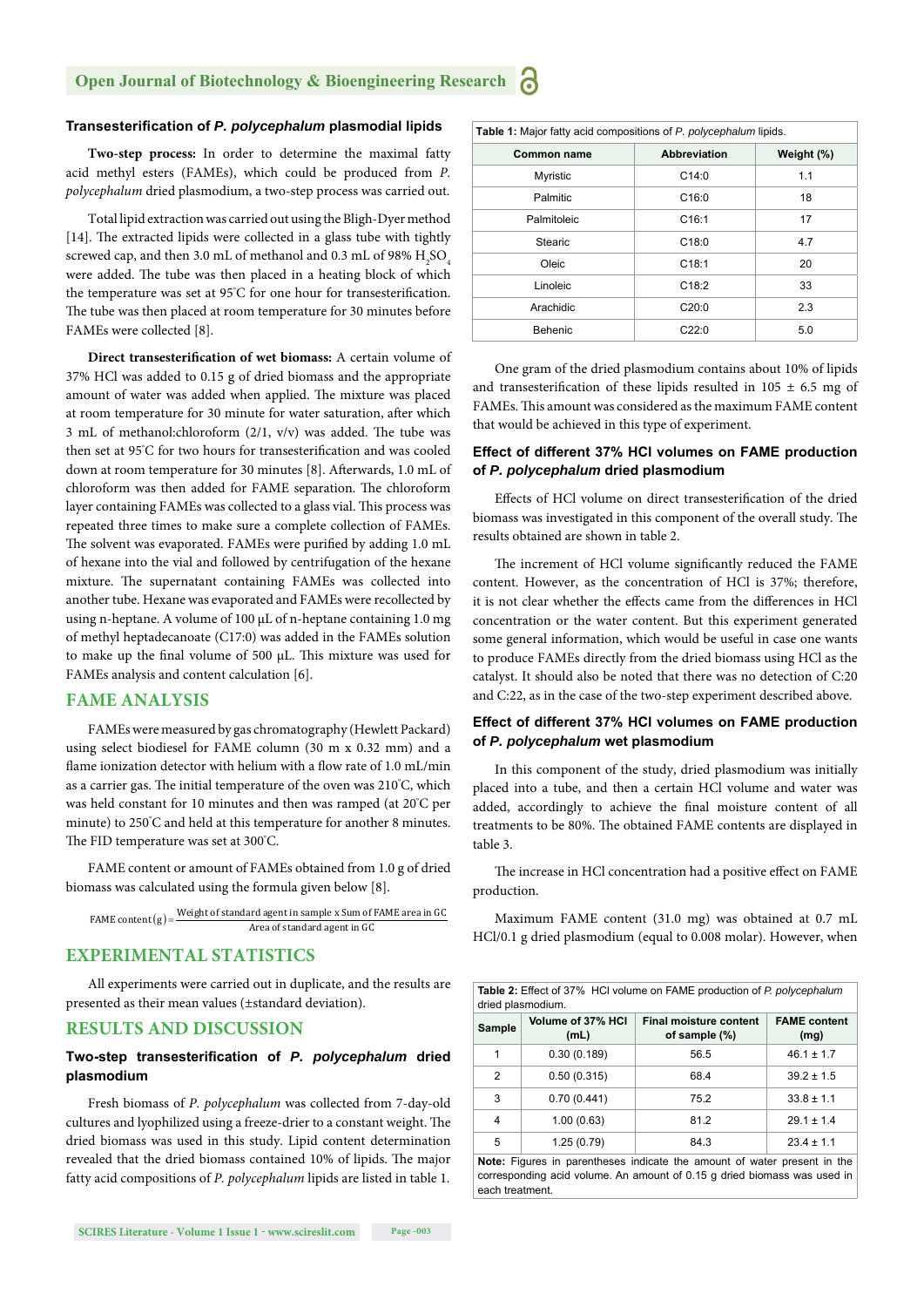Table 3: Effects of HCl concentration on direct transesterification of *P. polycephalum* wet plasmodium.

| <b>Sample</b> | Volume of 37%<br>$HCI$ (mL) | <b>Additional</b><br>water added<br>(mL) | <b>Final moisture</b><br>content of<br>sample (%) | <b>FAME</b><br>content<br>(mg) |
|---------------|-----------------------------|------------------------------------------|---------------------------------------------------|--------------------------------|
| 1             | 0.3(0.189)                  | 0.411                                    | 80                                                | $16.4 \pm 0.7$                 |
| 2             | 0.5(0.315)                  | 0.285                                    | 80                                                | $20.3 \pm 1.2$                 |
| 3             | 0.7(0.441)                  | 0.159                                    | 80                                                | $31.0 \pm 1.3$                 |
| 4             | 0.95(0.598)                 | 0.050                                    | 80                                                | $29.1 \pm 1.9$                 |
|               |                             |                                          |                                                   |                                |

**Note**: Figures in parentheses indicate the amount of water presence in the corresponding acid volume. An amount of 0.15 g dried biomass was used in each treatment.

the HCl volume increased to 0.95 mL/0.1 g dried plasmodium, FAME content decreased.

The combined data presented in tables 2 and 3 indicate that moisture content seems to have a more significant effect on FAME production, since the moisture content was fixed at 80%, and the maximum FAME content obtained was 31.0 mg (Table 3). However, when the moisture content was 56%, the maximum FAME content obtained was 46.1 mg and the HCl concentration required was less than a half (Table 2).

A small experiment was carried out to test the effect of catalyst type on FAMEs production. The volume of acid sulfuric 98% was calculated to have the same molar value as that of HCl in 0.7 mL of 37% HCl, and water was added to make up the final moisture content of the sample as 80%. The FAME content of the treatment using  $\rm{H_2SO_4(34.2~mg)}$  was higher but not significantly different from that of HCl (31.0 mg).

#### **Effects of HCI volumes on direct transesterification process using** *P. polycephalum* **wet plasmodium with moisture content of 80%**

The moisture content of *P. polycephalum* fresh biomass (collected from 7 day old cultures) is about 80-85%. In this experiment, water was added to dried biomass to make wet biomass with a moisture content of 80%. The objective of this experiment was to test the feasibility of direct conversion of fresh biomass into FAMEs and to determine the effect of 37% HCl volumes on the process. The FAME content of each treatment is listed in table 4.

Similar to the previous experiment on direct transesterification of the wet plasmodium, the data obtained show that FAME content increased along with the increment of 37% HCl volume and reached the maximum value (39.2 mg) at 0.7 mL/0.1 g dried plasmodium. The FAME content significantly decreased when the acid volume

| <b>Table 4:</b> Effects of HCI volume on direct transesterification of P. polycephalum<br>wet plasmodium with moisture content of 80%. |                     |                             |                                                   |                                |
|----------------------------------------------------------------------------------------------------------------------------------------|---------------------|-----------------------------|---------------------------------------------------|--------------------------------|
| <b>Sample</b>                                                                                                                          | Water added<br>(mL) | Volume of 37%<br>$HCI$ (mL) | <b>Final moisture</b><br>content of<br>sample (%) | <b>FAME</b><br>content<br>(mg) |
| 1                                                                                                                                      | 0.6                 | 0.3(0.189)                  | 84.0                                              | $20.5 \pm 0.8$                 |
| 2                                                                                                                                      | 0.6                 | 0.5(0.315)                  | 85.9                                              | $30.0 \pm 0.4$                 |
| 3                                                                                                                                      | 0.6                 | 0.7(0.441)                  | 87.4                                              | $39.2 \pm 0.6$                 |
| 4                                                                                                                                      | 0.6                 | 1.0(0.63)                   | 89.1                                              | $30.1 \pm 1.3$                 |

**Note**: Figures in parentheses indicate the amount of water presence in the corresponding acid volume. An amount of 0.15 g dried biomass was used in each treatment.

exceeded this volume. With the presence of more water, it is understandable for the requirement of a higher acid concentration for productive cell disruption and effective transesterification, but the reason why a higher amount of acid would not be necessary to result in better FAME content is problematic. One possible explanation is that a certain ratio of acid to water would be suitable for the fatty acids dissolvent and subsequently this favours the two processes and in this experiment; such a ratio happened to be the case of the treatment 3 (Table 4).

When comparing the direct transesterification of dried biomass, more acid is required (0.7 mL compared to 0.3 mL) and the maximum FAME content was reduced 1.17 times (Table 2).

#### **Tranesterification of actual fresh biomass and wet biomass having the same moisture content**

Fresh plasmodium of *P. polycephalum* cultured on nutrient agar was collected after 7 days, and the moisture content was later determined as 80%. The amount of the fresh sample used for this experiment was calculated to be equal to 0.1 g dried biomass after extracting the amount of water content included in it. HCl was used with the same volume. Wet biomass with a moisture content of 80% was prepared by adding sterile distilled water to dried plasmodium. The data obtained is shown in table 5.

| Table 5: Direct transesterification of wet biomass and fresh biomass of P.<br>polycephalum plasmodium. |                                  |                                          |                                      |                                |
|--------------------------------------------------------------------------------------------------------|----------------------------------|------------------------------------------|--------------------------------------|--------------------------------|
| Sample type                                                                                            | <b>Volume of</b><br>37% HCI (mL) | <b>Additional</b><br>water added<br>(mL) | <b>Moisture</b><br>content<br>$(\%)$ | <b>FAME</b><br>content<br>(mg) |
| Actual fresh<br>biomass                                                                                | 0.7(0.441)                       | 0.0                                      | 87.4                                 | $50.0 \pm 0.4$                 |
| Dried biomass                                                                                          | 0.7(0.441)                       | 0.6                                      | 87.4                                 | $39.2 \pm 0.6$                 |

Despite using the same acid concentration and having the same final moisture content of 87.4%, the actual fresh biomass resulted in 1.27 times higher FAME content than that of the wet biomass (Table 5). Especially noteworthy is the fact that this amount of FAME is even slightly higher than when using dried biomass (Table 2). This would be explained by the fact that water in the actual biomass is not in the form of free water, so the interference with HCl and the solvent would be less negative. In addition, since *P. polycephalum* plasmodium has no cell walls, lipid extraction of the fresh plasmodium would not be very different in terms of efficiency compared to the dried plasmodium.

The results indicate the feasibility of direct transesterification of fresh *P. polycephalum* plasmodium into FAMEs.

#### **CONCLUSIONS**

Direct transesterification of *P. polycephalum* dried plasmodium was found to be most effective when using a low volume of 37% HCl (0.3 mL/0.1 g dried plasmodium). On the other hand, direct transesterification of wet biomass with a moisture content of 80% increased significantly along with the increment of 37% HCl volume (within the range of  $0.3$ -0.7 mL/0.1 g dried plasmodium). This positive effect possibly could be explained by the fact that within this range, the acid and water ratios are favoured for fatty acids dissolvent. In addition, the conversion of actual fresh plasmodium into FAME was found to be more effective than the wet biomass having the same moisture content.